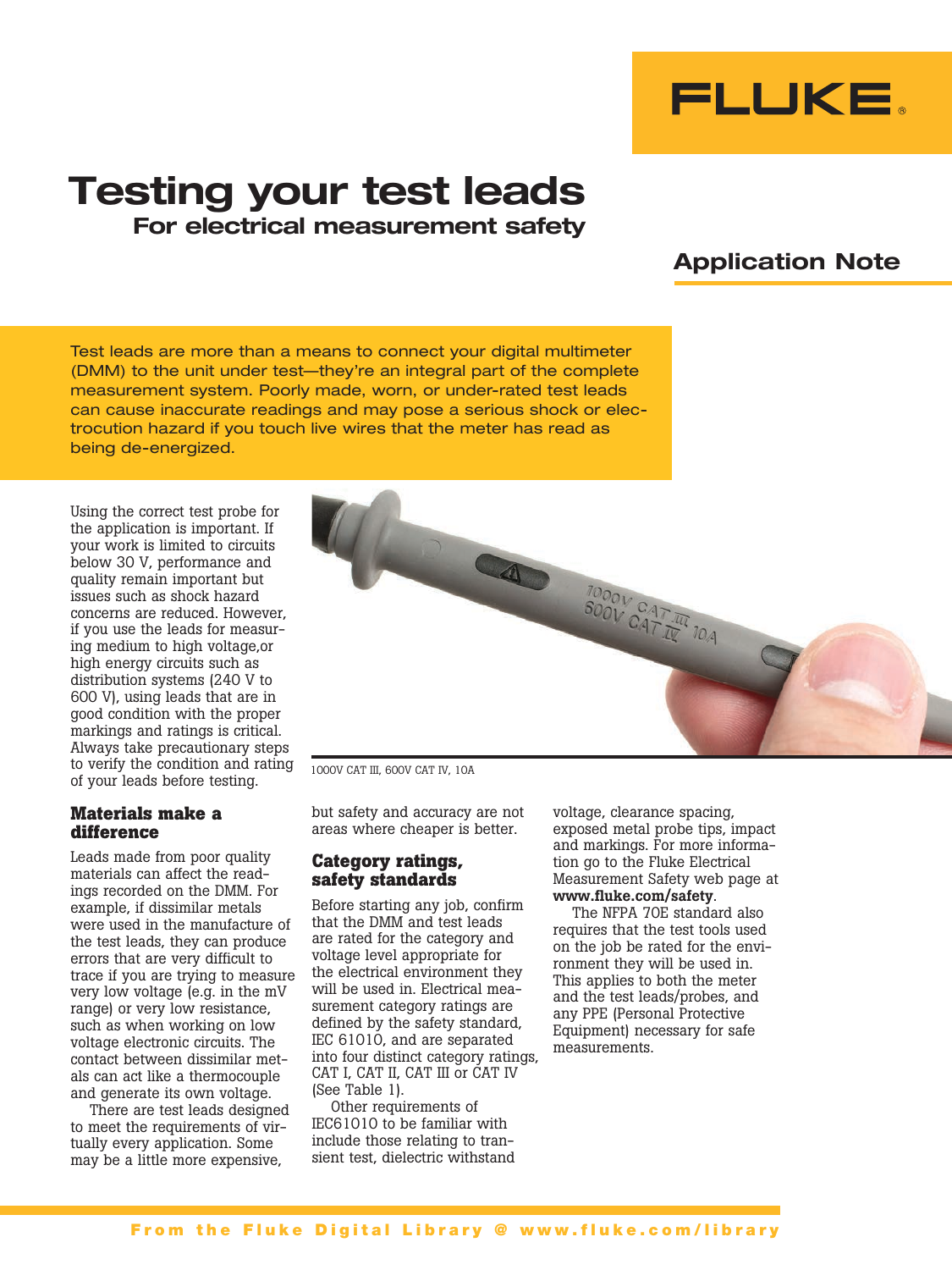

### **IEC 61010 Electrical measurement category ratings for test tools**

Important note: CAT ratings on test tools are different than hazard/risk category ratings on PPE gear. CAT ratings are determined by the potential transient impulse in the workplace that a connected test tool might experience. PPE requirements are determined by the surface energy level a user might experience.

| <b>Measurement</b><br>category | In brief                                                                          | <b>Examples</b>                                                                                                                                                                                                                                                                                                                                                           |
|--------------------------------|-----------------------------------------------------------------------------------|---------------------------------------------------------------------------------------------------------------------------------------------------------------------------------------------------------------------------------------------------------------------------------------------------------------------------------------------------------------------------|
| CAT IV                         | Three-phase at<br>utility connection.<br>any outdoor<br>conductors                | • Refers to the "origin of installation"; i.e., where low-voltage connection is made to utility power.<br>Electricity meters, primary overcurrent protection equipment.<br>Outside and service entrance, service drop from pole to building, run between meter and panel.<br>$\bullet$<br>Overhead line to detached building, underground line to well pump.<br>$\bullet$ |
| CAT III                        | Three-phase<br>distribution,<br>including single-<br>phase commercial<br>lighting | • Equipment in fixed installations, such as switchgear and polyphase motors.<br>Bus and feeder in industrial plants.<br>٠<br>• Feeders and short branch circuits, distribution panel devices.<br>Lighting systems in larger buildings.<br>• Appliance outlets with short connections to service entrance.                                                                 |
| CAT II                         | Single-phase<br>receptacle<br>connected loads                                     | Appliance, portable tools, and other household and similar loads.<br>٠<br>Outlet and long branch circuits.<br>• Outlets at more than 10 meters (30 feet) from CAT III source.<br>• Outlets at more that 20 meters (60 feet) from CAT IV source.                                                                                                                           |
| CAT I                          | Electronic                                                                        | • Protected electronic equipment.<br>Equipment connected to (source) circuits in which measures are taken to limit transient overvoltages to<br>an appropriately low level.<br>Any high-voltage, low-energy source derived from a high-winding resistance transformer, such as the<br>٠<br>high-voltage section of a copier.                                              |

Table 1. Measurement categories. IEC 61010 applies to *low-voltage* (< 1000 V) test equipment.



#### **Exposed metal**

Recently enacted regulations specify that the amount of exposed metal on the at the tip of the test lead match the energy potential of a given measurement. The higher the CAT rating the less exposed metal is allowed at the tip of the test lead. For instance, a CAT II measurement can have up to 19 mm (0.75 inch) of exposed metal on the test lead, while a CAT IV measurement allows no more than 4 mm (0.16 inch), per EN61010-031. Some test leads offer an adjustable tip to conform with changing measurement requirements, and show the correct category rating for the tip exposure being used.

#### **Inspect the leads**

Before using test leads, perform an inspection to ensure the leads are safe to use and able to conduct electrical signals accurately. In most common circumstances, the physical condition of the test leads is the most important factor affecting your measurements.

First, perform a visual inspection of the insulation, probe handles and connectors of the leads. Check to make sure the insulation is not nicked or cracked. With age the insulation material—whether PVC or silicone—can become

dried out, brittle and susceptible to cracking. A visual inspection will often catch any parts of the leads that have this problem.

Also ensure that there are no signs of gaps or cracks at the junction between the insulated wire and the molded banana plugs or probes at each end. Though the visual inspection cannot absolutely guarantee the leads are safe, it can reveal obvious faults that can lead to injury.



Test lead input plugs should bend without showing cracking in the insulation